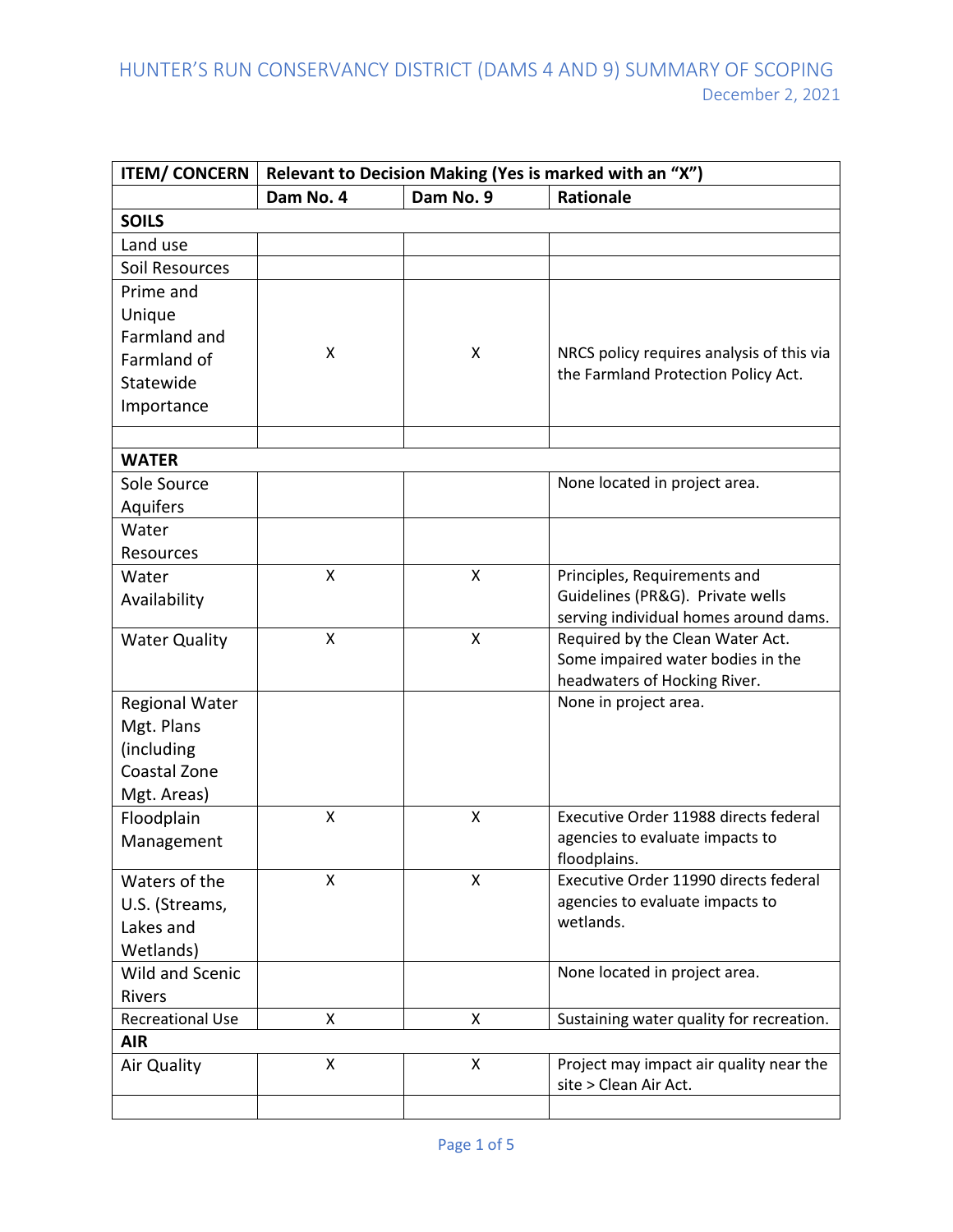| <b>ITEM/ CONCERN</b>    | Relevant to Decision Making (Yes is marked with an "X") |           |                                                                         |  |
|-------------------------|---------------------------------------------------------|-----------|-------------------------------------------------------------------------|--|
|                         | Dam No. 4                                               | Dam No. 9 | <b>Rationale</b>                                                        |  |
| <b>PLANTS</b>           |                                                         |           |                                                                         |  |
| Forest                  |                                                         |           |                                                                         |  |
| Resources               |                                                         |           |                                                                         |  |
| <b>Natural Areas</b>    |                                                         | Χ         | Dam 9 is an ODNR wildlife designated                                    |  |
|                         |                                                         |           | area.                                                                   |  |
| Endangered and          |                                                         |           |                                                                         |  |
| Threatened              | X                                                       | X         | Required by Endangered Species Act.                                     |  |
| <b>Species</b>          |                                                         |           |                                                                         |  |
| <b>Invasive Species</b> | X                                                       | Χ         | Required by Executive Order 13112.                                      |  |
| <b>Riparian Areas</b>   | X                                                       | X         | Alternatives could affect upstream and                                  |  |
|                         |                                                         |           | downstream areas.                                                       |  |
| Ecologically            |                                                         |           |                                                                         |  |
| <b>Critical Areas</b>   |                                                         |           |                                                                         |  |
|                         |                                                         |           |                                                                         |  |
| <b>ANIMALS</b>          |                                                         |           |                                                                         |  |
| Fish and Wildlife       | $\sf X$                                                 | X         | No. 9 stocked with channel catfish.                                     |  |
|                         |                                                         |           | Also used as warm-water fishery.                                        |  |
|                         |                                                         |           | No. $4$ – open for fishing to public.                                   |  |
| <b>Essential Fish</b>   |                                                         |           | Magnuson-Stevens Fishery                                                |  |
| Habitat                 |                                                         |           | Conservation and Management Act is<br>not applicable to this watershed. |  |
| <b>Coral Reefs</b>      |                                                         |           | None in the project area.                                               |  |
|                         | X                                                       | X         | Required by Endangered Species Act.                                     |  |
| Endangered and          |                                                         |           | Northern long-eared bat habitat                                         |  |
| Threatened              |                                                         |           | potential. Indiana Bat also of concern.                                 |  |
| Species                 |                                                         |           |                                                                         |  |
| <b>Invasive Species</b> | X                                                       | X         | Required by Executive Order 13112.                                      |  |
| Migratory               |                                                         |           |                                                                         |  |
| Birds/Bald              | X                                                       | X         | Required by Migratory Treaty Act.                                       |  |
| Eagles/Golden           |                                                         |           |                                                                         |  |
| Eagles                  |                                                         |           |                                                                         |  |
|                         |                                                         |           |                                                                         |  |
|                         |                                                         |           |                                                                         |  |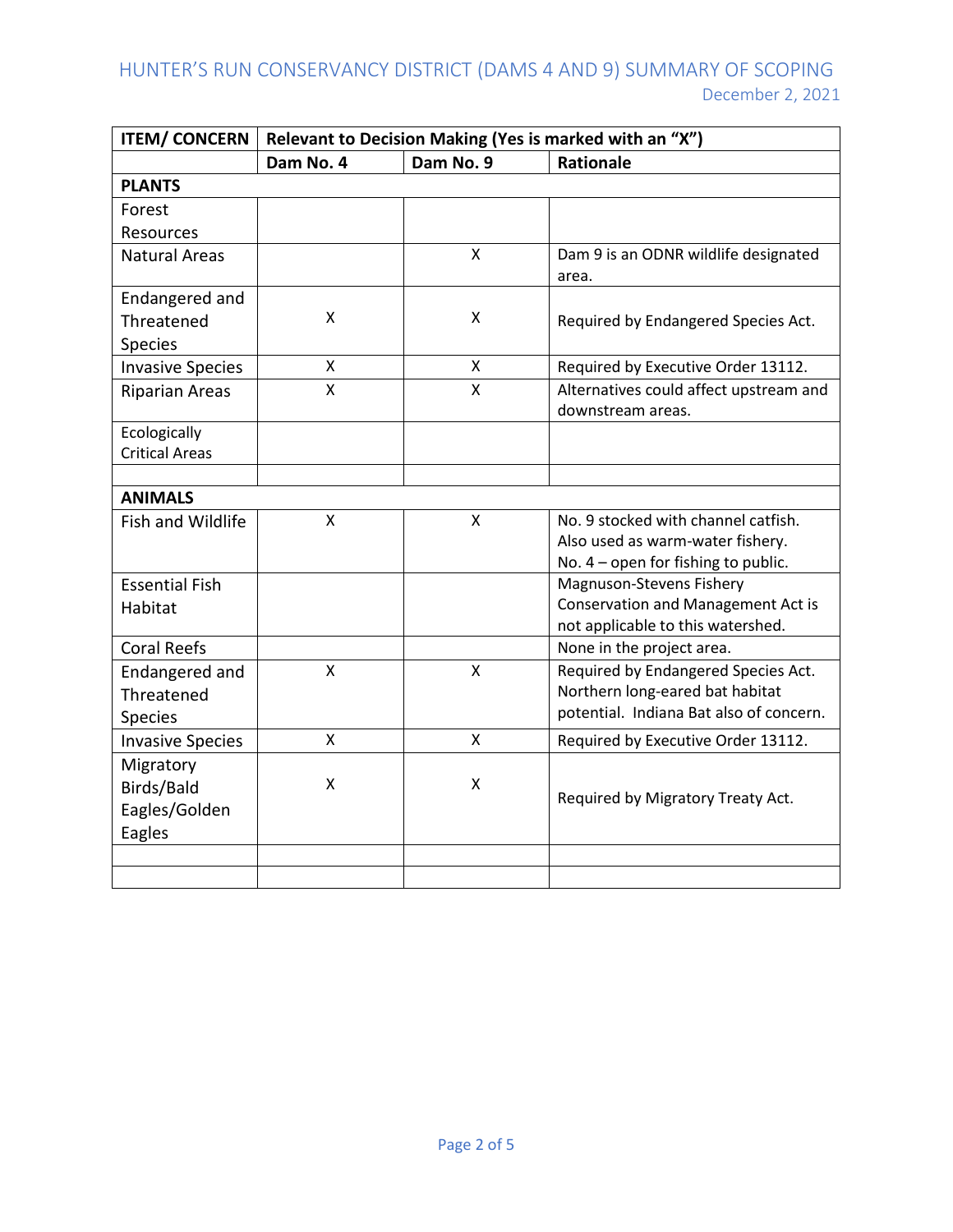| <b>ITEM/ CONCERN</b> | Relevant to Decision Making (Yes is marked with an "X") |   |                                                                           |  |
|----------------------|---------------------------------------------------------|---|---------------------------------------------------------------------------|--|
|                      | Dam No. 9<br>Dam No. 4                                  |   | <b>Rationale</b>                                                          |  |
| <b>HUMANS</b>        |                                                         |   |                                                                           |  |
| <b>Public Health</b> | X                                                       | X | NRCS Policy - concern for potential loss                                  |  |
| and Safety           |                                                         |   | of life with breach of the dams.                                          |  |
| <b>Scenic Beauty</b> | X                                                       | X | Public Use of dams/reservoirs.                                            |  |
| Scientific           |                                                         |   | No known studies in project area.                                         |  |
| Resources            |                                                         |   |                                                                           |  |
| Social / Cultural    | X                                                       | X | Revolutionary War gravesite near Dam                                      |  |
| <b>Issues</b>        |                                                         |   | 9. Access roads, borrow areas, staging                                    |  |
|                      |                                                         |   | areas to also be evaluated.                                               |  |
|                      | $\mathsf{x}$                                            | X | Required by Historic Preservation Act.                                    |  |
| <b>Historic</b>      |                                                         |   | Historic significance for register for                                    |  |
| Properties           |                                                         |   | Rock Mill and bridge.<br>Rock Mill Historic Site.                         |  |
| Environmental        |                                                         |   |                                                                           |  |
| Justice and Civil    | X                                                       | X | Required by Executive Order 12898.                                        |  |
|                      |                                                         |   |                                                                           |  |
| Rights               |                                                         | X |                                                                           |  |
| Park Lands           |                                                         |   | ODNR owned property - public access.<br>Walking paths at Dam 9. Fairfield |  |
|                      |                                                         |   | County park is adjacent to ODNR land.                                     |  |
| Pipe Lines           |                                                         | X | Possible impacts for Dam 9 with dam                                       |  |
|                      |                                                         |   | raise.                                                                    |  |
|                      |                                                         |   |                                                                           |  |
|                      |                                                         |   |                                                                           |  |
|                      |                                                         |   |                                                                           |  |
|                      |                                                         |   |                                                                           |  |
|                      |                                                         |   |                                                                           |  |

**Note:** The number of concerns listed is not limited. All concerns identified in the scoping process, the environmental evaluation, and those required by statute or policy are included. The items should be grouped in a way that provides a logical framework for problem definition and the analysis and comparison of alternatives later in the report. The rationale should explain the basis for relevance.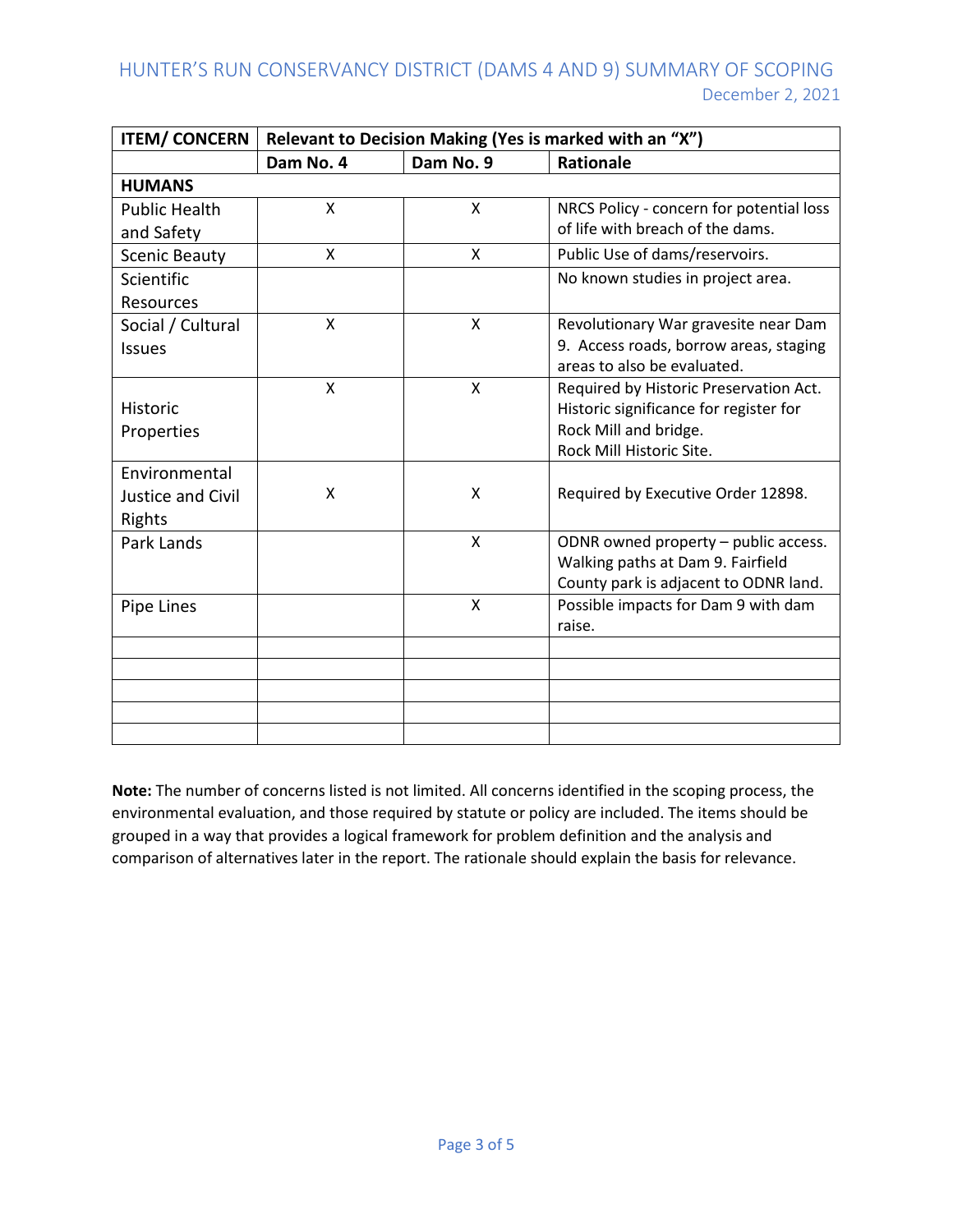| <b>ECOSYSTEM</b><br><b>SERVICES</b>                                                                                                                         | Relevant to the<br>proposed action? |              | <b>RATIONALE</b>                                                                                                                           |
|-------------------------------------------------------------------------------------------------------------------------------------------------------------|-------------------------------------|--------------|--------------------------------------------------------------------------------------------------------------------------------------------|
|                                                                                                                                                             | <b>YES</b>                          | NO           |                                                                                                                                            |
|                                                                                                                                                             |                                     |              | <b>Provisioning</b> (tangible goods provided for direct human use and consumption)                                                         |
| Food                                                                                                                                                        |                                     | X            | The dam site and watershed do not provide<br>these consumable goods or resources for the<br>marketplace. Therefore, this won't be studied. |
| Fiber                                                                                                                                                       |                                     | $\mathsf{X}$ | The dam site and watershed do not provide<br>these consumable goods or resources for the<br>marketplace. Therefore, this won't be studied. |
| Water                                                                                                                                                       |                                     | X            | The dam site and watershed do not provide<br>these consumable goods or resources for the<br>marketplace. Therefore, this won't be studied. |
| Timber                                                                                                                                                      |                                     | $\mathsf{X}$ | The dam site and watershed do not provide<br>these consumable goods or resources for the<br>marketplace. Therefore, this won't be studied. |
| <b>Biomass</b>                                                                                                                                              |                                     | $\mathsf{X}$ | The dam site and watershed do not provide<br>these consumable goods or resources for the<br>marketplace. Therefore, this won't be studied. |
|                                                                                                                                                             |                                     |              |                                                                                                                                            |
| <b>Regulating</b> (maintain world in which it is possible for people to live, providing critical<br>benefits that buffer against environmental catastrophe) |                                     |              |                                                                                                                                            |
| Flood and Disease<br>Control                                                                                                                                | X                                   |              | The dam reduces the impact of flooding and<br>thereby reduces disease transfer.                                                            |
| <b>Water Filtration</b>                                                                                                                                     | X                                   |              | Sediment reduction benefits associated with the<br>dams for downstream use and properties.                                                 |
| Climate<br>Stabilization                                                                                                                                    |                                     | X            | No significant contributions.                                                                                                              |
| Crop Pollination                                                                                                                                            |                                     | X            | No significant contributions.                                                                                                              |